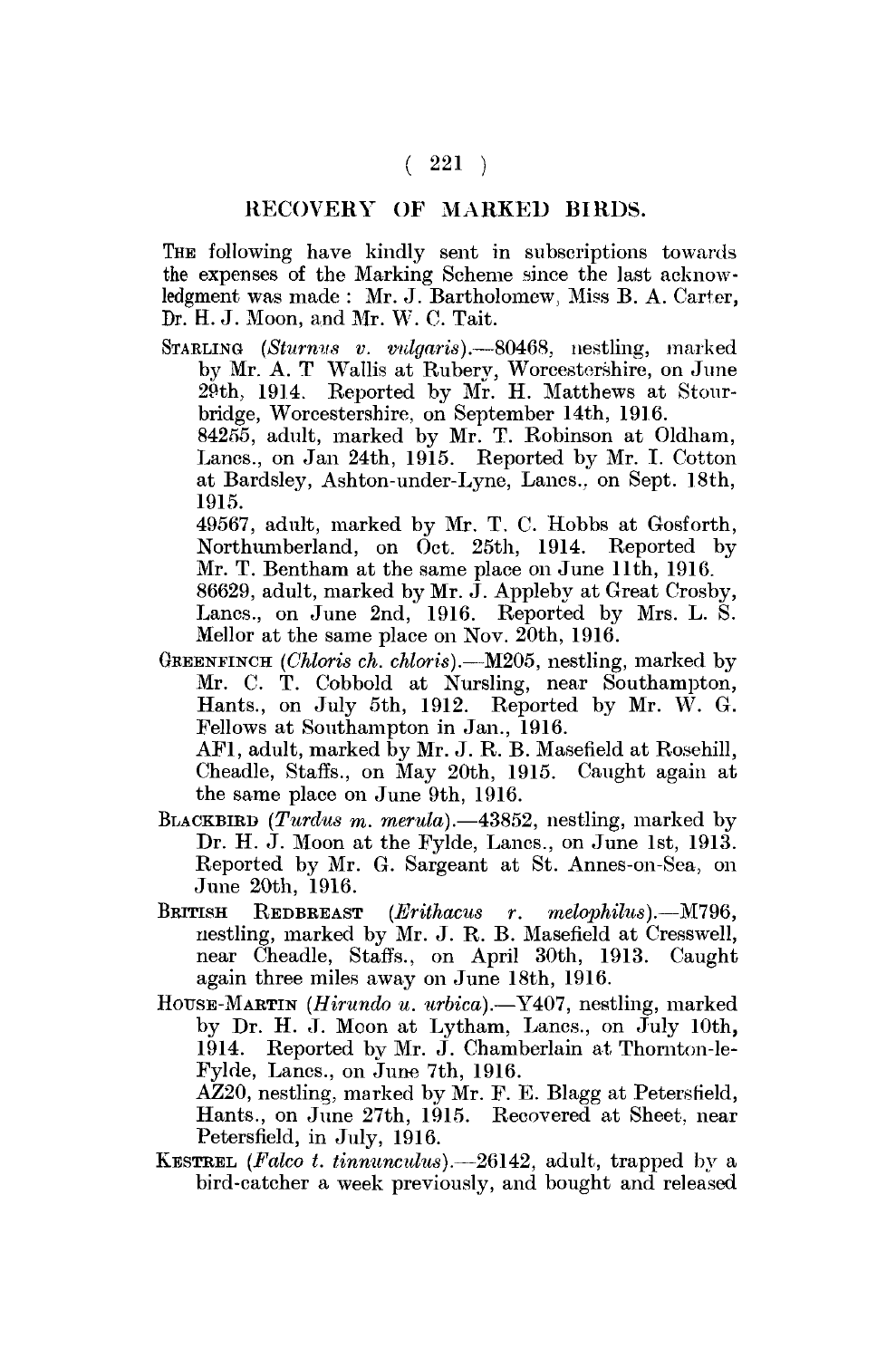bv Mr. J. S. Elliott at Dudley, Worcestershire, on March 20th, 1914. Caught by Mr. W. G. Rudge at Caldey Island, Pembrokeshire, on July, 19th 1916.

- MALLARD *(Anas p. platyrhyncha).*—36765, adult duck, marked by Mr. E. de Hamel at Middleton Hall, Tamworth, Warwickshire, on June 2nd, 1915. Caught again at the same place (with seven young) on June 11th, 1916, Ring replaced and bird released. Shot same place, Oct. 14th, 1916.
- WKIEON *(Anas penelope).*—36911, young, marked as No. 36765 on Oct. 29th, 1915. Reported by Mr. G. Langmore at Bradgate Park, Leicestershire, in December, 1916. 65120, adult, marked as No. 36765 on Jan. 24th, 1916. Recovered at the same place on Sept. 16th, 1916.
- CORMORANT *(Phalacrocorax* c. *carbo).*—100693, nestling, marked by Miss A. Pease at the Fame Islands, Northumberland, on Aug. 2nd, 1913. Reported by Mr. G. Gray, at Redcar, Yorks., on May 14th, 1914. 50748, nestling, marked by the late R. M. Barrington at Saltee Tslands, co. Wexford, in June, 1913. Reported by the *Shooting Times* in Anglesey, on Aug. 19th, 1916.
- GANNET *(Sula bassana).*—100132, nestling, marked by the late J. M. Campbell at the Bass Rock, Haddingtonshire, on Sept. 12th, 1914. Reported by Messrs. R. Hastie and Sons off St. Abb's Head on July 28th, 1916.
- LAPWING *(Vanellus vanellus).*—17213, nestling, marked by the late Lord Lucas near North Preston, Yorkshire, on June 19th, 1912. Reported by Mr. A. Pretwell at Linthwaite, near Huddersfield, on August 1st, 1916. 18764, nestling, marked by Mr. R. O. Blyth at Loch Thom, Renfrewshire, on June 20th, 1913. Recovered on the Gryffe Reservoir, Paisley, at the beginning of Sept., 1916.
- 47138, adult, marked by Mr. J. S. Allison at Louth, Lines., on Feb. 13th, 1915. Reported by Capt. G. W. Cayler at Flamborough, Yorks., on Oct. 27th, 1916. 84347, nestling, marked by Mr. B. H. Fell at Bodiam Castle, Sussex, on June 4th, 1916. Reported by Mr. L. H. Cupps at Henley-on-Thames, Berkshire, on Aug. 8th, 1916.
- COMMON REDSHANK *(Tringa totanus).*—45171, nestling, marked by Major W. F. Mackenzie at Ballachraggan, Ross-shire, on June 17th, 1914. Reported by Mr. E. Mack at Cromarty Firth, Ross-shire, on Sept. 23rd, 1916.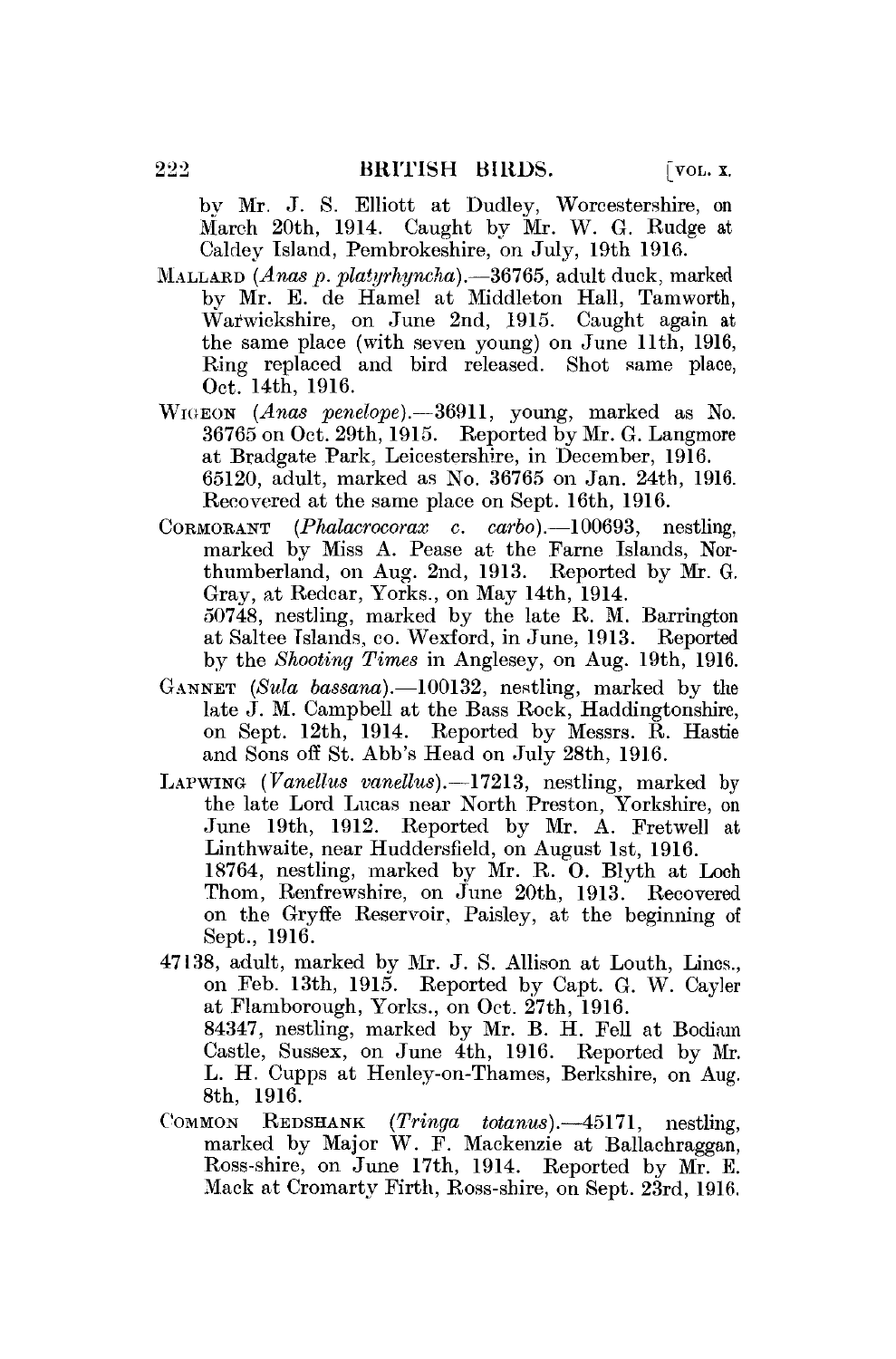- COMMON CURLEW *(Numeniua a, arquata).*—60347, nestling, marked by Mr. B. H. Fell at Hornby, Lanes., on June 18th, 1916. Reported by Mr. J. Pox at Colgagh Lake, Sligo, on Oct. 16th, 1916. 67155, nestling, marked by Mr. J. Bartholomew at Kinnelheacl, Dumfriesshire, on June 25th, 1916. Reported bv Mr. J. F. Gallagher at Glenties, eo. Donegal, on Oct. 19th, 1916.
- COMMON SNIPE *(Oallinago g. galUnago).*—42699, nestling, marked by Mr. J. R. B. Masefield at Cheadle, Staffs., on July 4th, 1913. Reported bv Mr. A. Hall at Tean, Stoke-on-Trent, on Nov. 29th, 1916.
- SANDWICH TEEN *(Sterna s. sandvicensis).*—82889, nestling, marked by Miss A. Pease at Fame Islands, Northumberland, on July 15th, 1914. Recovered at Tarbatness, Ross-shire, on Aug. 16th, 1916.
- BLACK-HEADED GULL *(Larus r. ridibundus).*—28010, nestling, marked by Mr. Hugh S. Gladstone at Cleuchhead, Dumfriesshire, on July 2nd, 1912. Reported by Mr. W. Sharpe at Penpont, Dumfriesshire, on June 13th, 1916. 63715, nestling, marked by Capt. A. W. Boyd at Delamere Forest, Cheshire, on June 15th, 1914. Reported by Professor R. Newstead at the same place on June 29th, 1916.

62607, nestling, marked by Mr. J. G. Gordon at Castle Loch, Wigtownshire, on June 21st, 1916. Reported by Mrs. R. E. Bell at Ashington, Northumberland, on Sept. 25th, 1916.

3724, nestling, marked by Messrs. H. W. Robinson and F. W. Smalley at Ravenglass, Cumberland, on June 10th, 1910. Reported by Mr. R. J. Pitman at Cadiz, Spain, on Nov. 12th, 1916.

30478, marked as 3724 on June 13th, 1910. Reported by Mr. Maxwell at Thornhill, Dumfriesshire, in Sept., 1915.

31115, marked as 3724 on June 25th, 1910. Reported by Mr. O. J. Wilkinson at Longton, Lanes., on Jan. 15th, 1915.

27199, marked as 3724 by Mr. H. W. Robinson on June 8th, 1912. Reported by Mr. W. J. Andrews at Flimby, Maryport, Cumberland, on June 23rd, 1916.

23700, marked as 3724 by Mr. H. W. Robinson on June 12th, 1911. Reported by Mr. H. Cameron Gow at Southport, Lanes., on Aug. 14th, 1916.